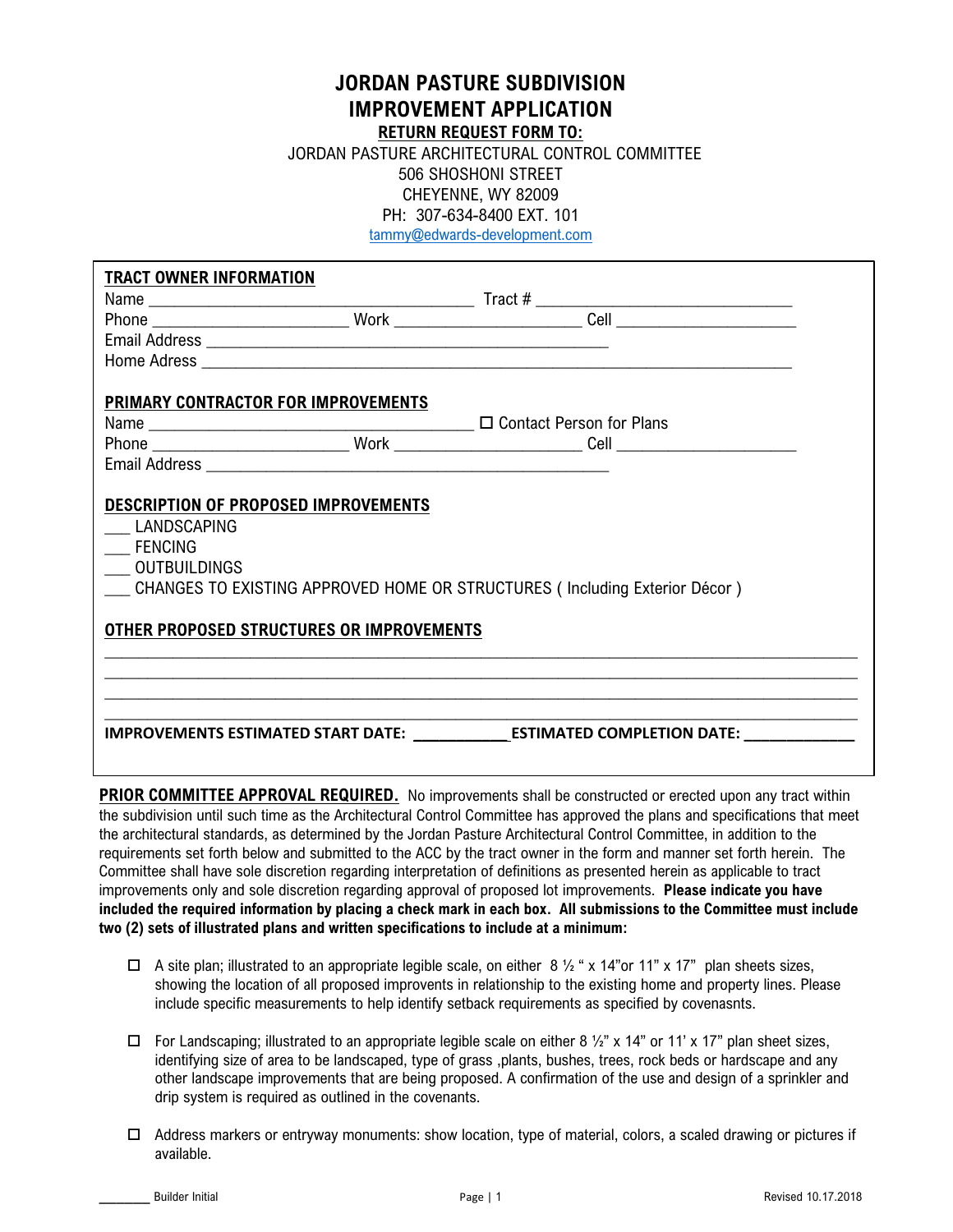- $\Box$  For fencing; illustrated to an appropriate legible scale, on either 8  $\frac{1}{2}$  " x 14" or 11" x 17" plan sheet sizes, show the boundaries of the proposed fence in relationship to the existing home and structures as well as property lines. Include a complete description of all material to be used to construct proposed fence, including pictures if possible.
- $\Box$  For outbuildings; illustrated to an appropriate legible scale, a site plan showing the size and proposed location of the structures in relationship to the existing home. A complete structural plan set showing exterior elevations which include eave heights and overhangs, door and window locations, and proposed roof pitch. In addition the following section must be complerted showing décor and materials to be used on the structures exterior.

## **PLEASE INDICATE AND FULLY DESCRIBE THE PROPOSED STRUCTURE'S EXTERIOR IMPROVEMENTS**

(ADD ATTACHMENTS IF NECESSARY) Check box if applicable  $\Box$ 

| 1. EXTERIOR STONE/BRICK: STYLE:__________________________COLOR:_________________                    |  |
|-----------------------------------------------------------------------------------------------------|--|
|                                                                                                     |  |
| 3. EXTERIOR PAINT COLOR & #: BODY: _______________TRIM: __________________ACCENT: _________________ |  |
|                                                                                                     |  |
|                                                                                                     |  |
|                                                                                                     |  |

( for large areas of metal application, a matte finish on the metal will be required to reduce reflectivity )

## **THE TRACT OWNER AND BUILDER ACKNOWLEDGE AND ACCEPT THE FOLLOWING:**

The ACC reviews submitted plans for compliance with the Declaration of Protective Covenants,and the Jordan Pasture Architectural Standard. The scope of the ACC review does not include any review or analysis of structural, geophysical engineering or similar considerations, nor the improvement's compliance with applicable building, zoning and/or land use codes or regulations. The responsibility for all of which belongs to the applicant and the owner. The ACC expressly disclaims liability of any kind with respect to the improvements proposed herein. The owner is responsible for obtaining any permits, licenses, and/or approvals, which may be necessary to improve the property as proposed.

This ACC improvements approval form does not in any way grant variances, exceptions, or deviations from any setbacks or use restrictions. The owner is responsible for creating and maintaining positive drainage away from the proposed structure during and after the construction. No water drainage is to be delivered to adjoining lots.

Contractors will submit a certificate from their insurance carrier which establishes White River Development Inc., Edwards Development Company and Edwards Construction Inc. as additional insured parties on the current contractor's general liability policy for each home(s) and other improvements to be constructed in the subdivision. The buyer, their contractors, and subcontractors are responsible for the care and safekeeping of the new roads and drainage improvements which are part of and serve the Subdivision**. The buyer, their contractors, and their subcontractors are responsible to keep all construction traffic, ESPECIALLY HEAVY EQUIPMENT AND TRUCKS OFF of EMPIRE DRIVE !! All construction traffic and deliveries shall use Powderhouse North of Iron Mountain to the newly constructed Crazy Horse Road!!**

All owner(s) and builder(s) activities will be conducted in such a manner as to protect and keep said improvements in undamaged condition and will be responsible for repair or replacement of any damaged improvements to gain final acceptance from the Laramie County. Owner(s) and/or builder(s) hereby accept responsibility for said road, drainage, and infrastructure improvements including areas adjacent to buyer and/or owner(s) lot. **Any change or deviation from the submitted approved plan(s) must receive committee approval.**

| Signature of Lot Owner |  |
|------------------------|--|
|                        |  |

Signature of Contractor \_\_\_\_\_\_\_\_\_\_\_\_\_\_\_\_\_\_\_\_\_\_\_\_\_\_\_\_\_\_\_\_\_\_\_ Date \_\_\_\_\_\_\_\_\_\_\_\_\_\_\_\_\_\_\_\_\_\_\_\_\_\_